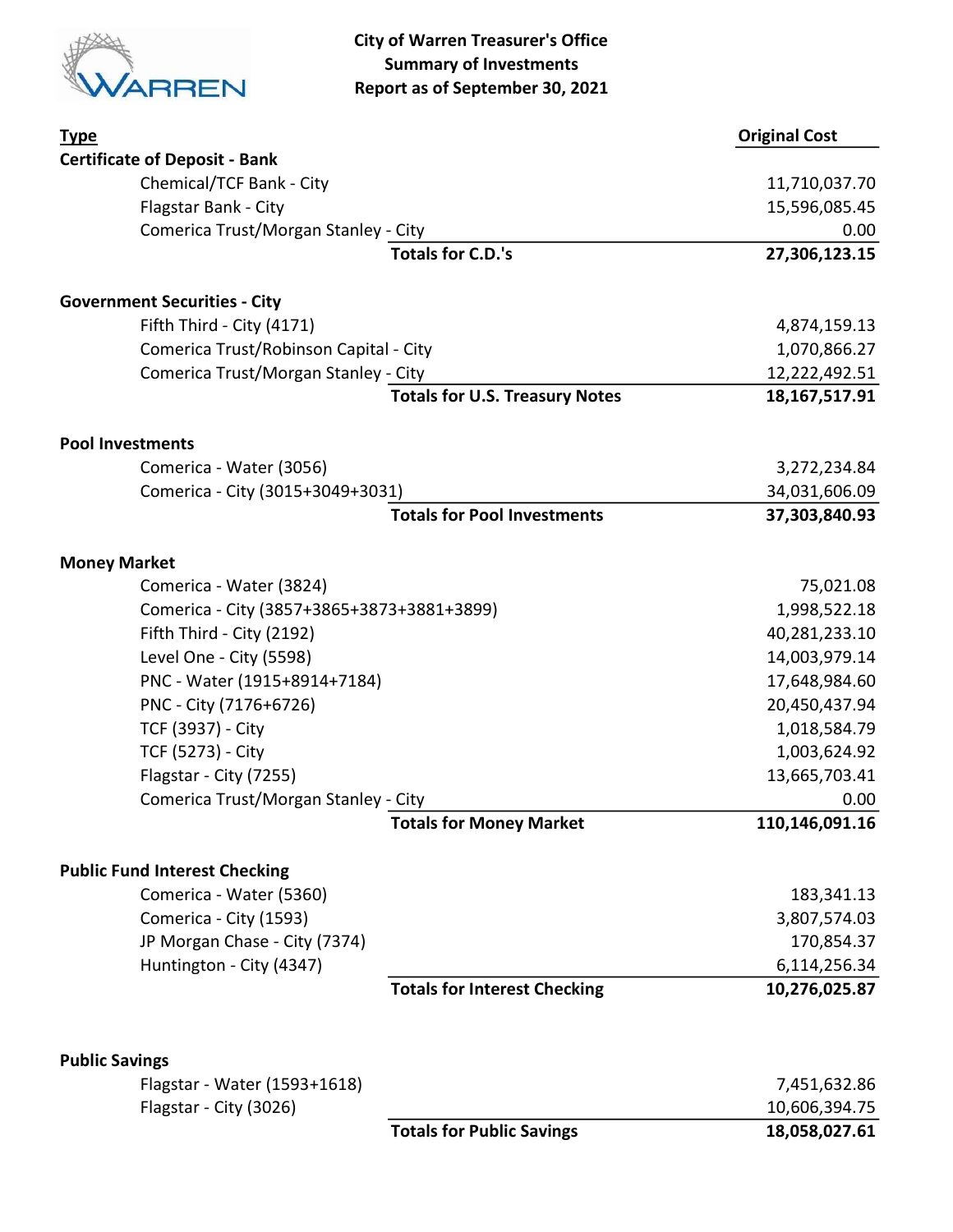| <b>Commercial Paper</b>                |                                    |              |
|----------------------------------------|------------------------------------|--------------|
| Comerica Trust/Morgan Stanley - City   |                                    | 0.00         |
|                                        | <b>Totals for Commercial Paper</b> | 0.00         |
| <b>Municipal Bonds</b>                 |                                    |              |
| Comerica Trust/Robinson Capital - City |                                    | 930,000.00   |
| Comerica Trust/Morgan Stanley - City   |                                    | 541,345.94   |
|                                        | <b>Totals for Municipal Bonds</b>  | 1,471,345.94 |
|                                        |                                    |              |
|                                        |                                    |              |

**Bank Investment Totals 222,728,972.57**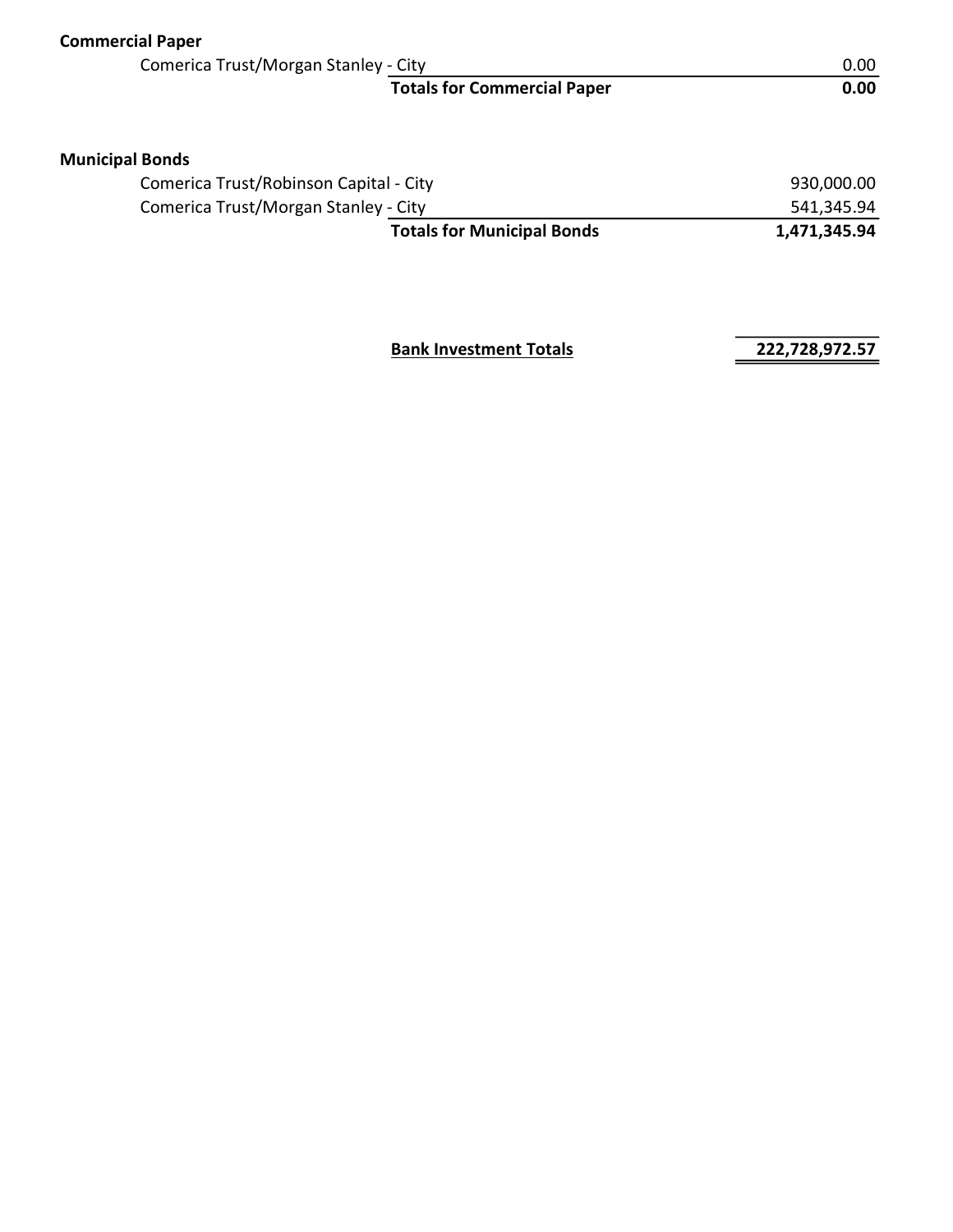

#### City of Warren Treasurer's Office Summary of Investment Balances by Type Report as of September 30, 2021

| <b>Type</b>                          | <b>Current Original Cost</b> |
|--------------------------------------|------------------------------|
| Certificate of Deposit - Bank        | 27,306,123.15                |
| <b>Government Securities</b>         | 18, 167, 517. 91             |
| Pool Investments                     | 37,303,840.93                |
| Money Market                         | 110,146,091.16               |
| <b>Public Fund Interest Checking</b> | 10,276,025.87                |
| <b>Public Savings</b>                | 18,058,027.61                |
| <b>Commercial Paper</b>              |                              |
| <b>Municpal Bonds</b>                | 1,471,345.94                 |
| <b>GRAND TOTAL:</b>                  | 222,728,972.57               |

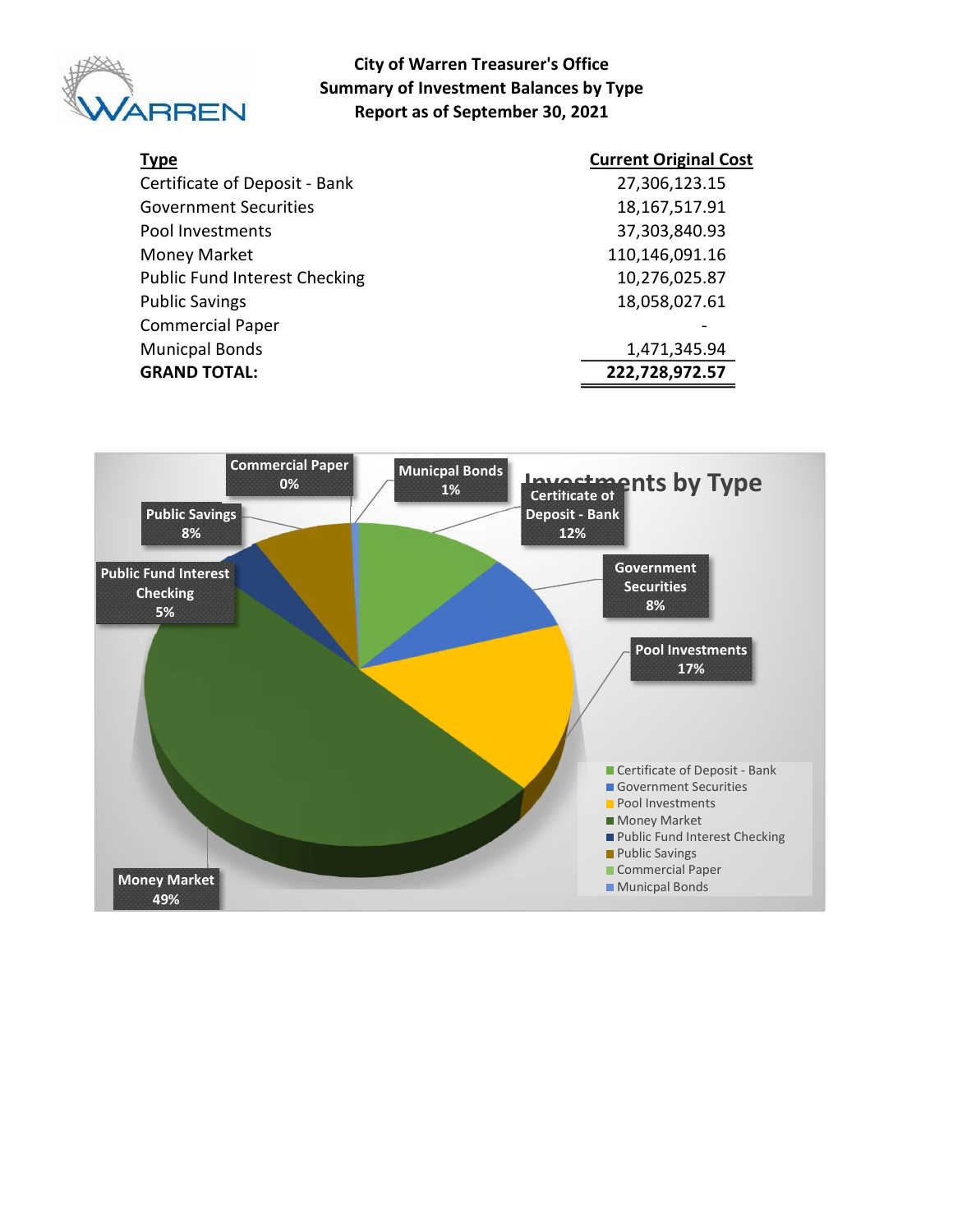

Report as of September 30, 2021 City of Warren Treasurer's Office Summary of Investment Totals by Bank

| Comerica                        | 43,368,299.35  |
|---------------------------------|----------------|
| Chemical                        | 12,713,662.62  |
| Comerica Trust/Morgan Stanley   | 12,763,838.45  |
| <b>PNC</b>                      | 38,099,422.54  |
| <b>TCF</b>                      | 1,018,584.79   |
| JP Morgan Chase                 | 170,854.37     |
| Huntington                      | 6,114,256.34   |
| Flagstar                        | 47,319,816.47  |
| <b>Fifth Third</b>              | 45,155,392.23  |
| Comerica Trust/Robinson Capital | 2,000,866.27   |
| Level One                       | 14,003,979.14  |
| <b>Grand Total</b>              | 222,728,972.57 |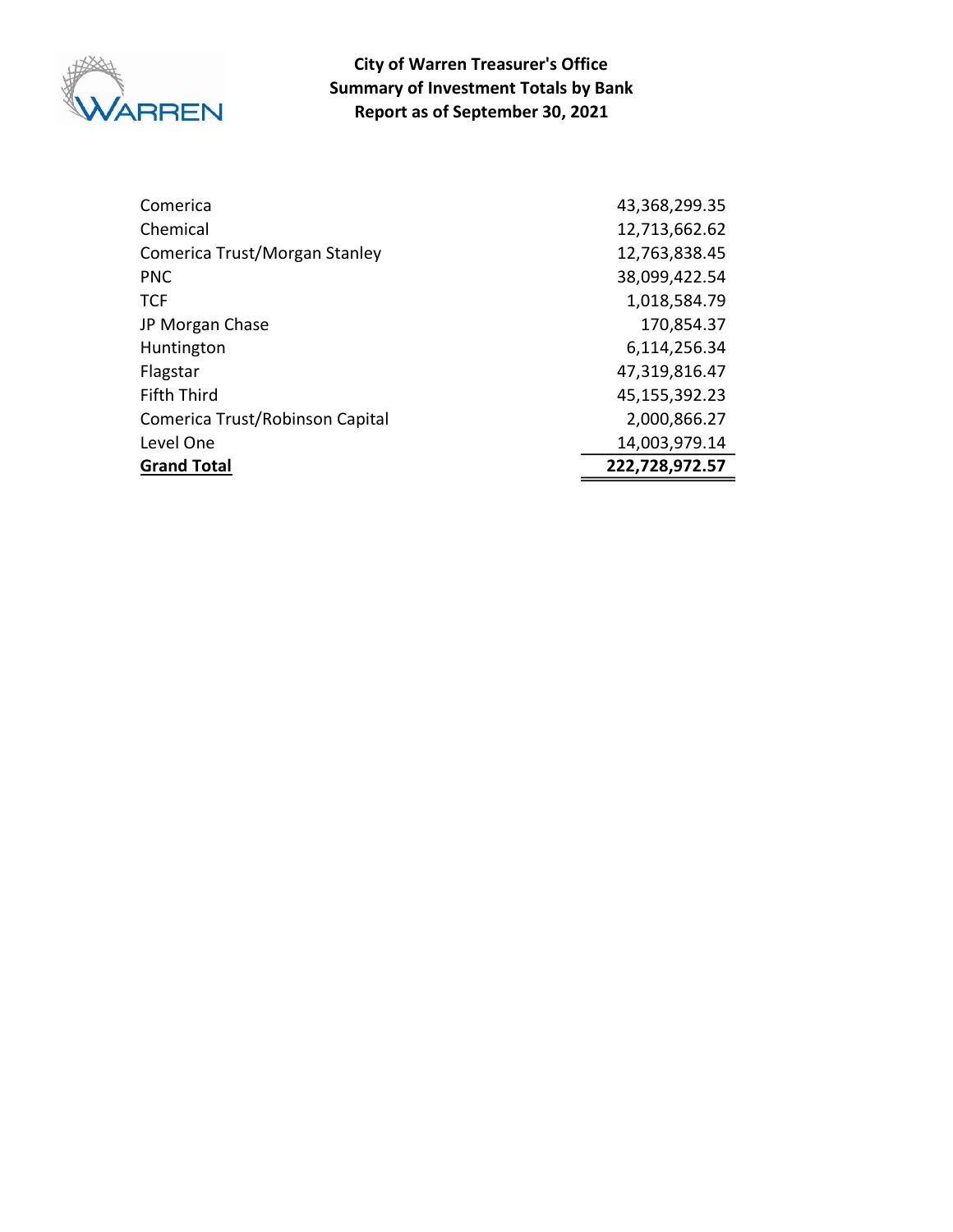

# WATER RETENTION DESIGNATED BOND FUND

### Report as of September 30, 2021

| Total                     | 45,002,759.80 |
|---------------------------|---------------|
| TCF (5272)                | 27,358,999.79 |
| TCF (9822)                | 10,448,441.94 |
| Chase Money Market (9727) | 7,195,318.07  |
| JP Morgan                 |               |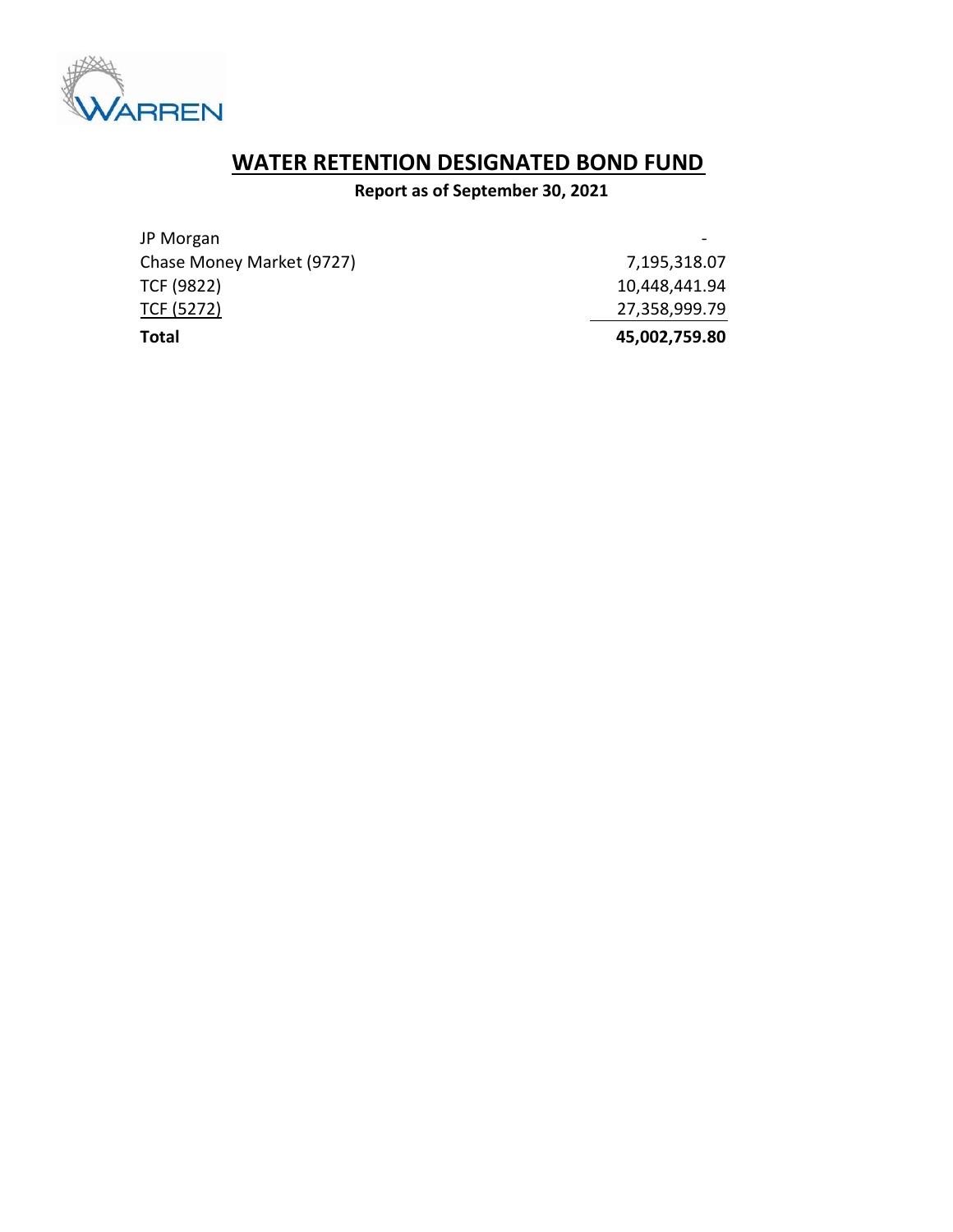

## ROAD IMPROVEMENT BOND FUND

Report as of September 30, 2021

PNC - Money Market (9975) 1,037,969.86 PNC - US Treasuries - Andreasuries - Andreasuries - Andreasuries - Andreasuries - Andreasuries - Andreasuries

Total 1,037,969.86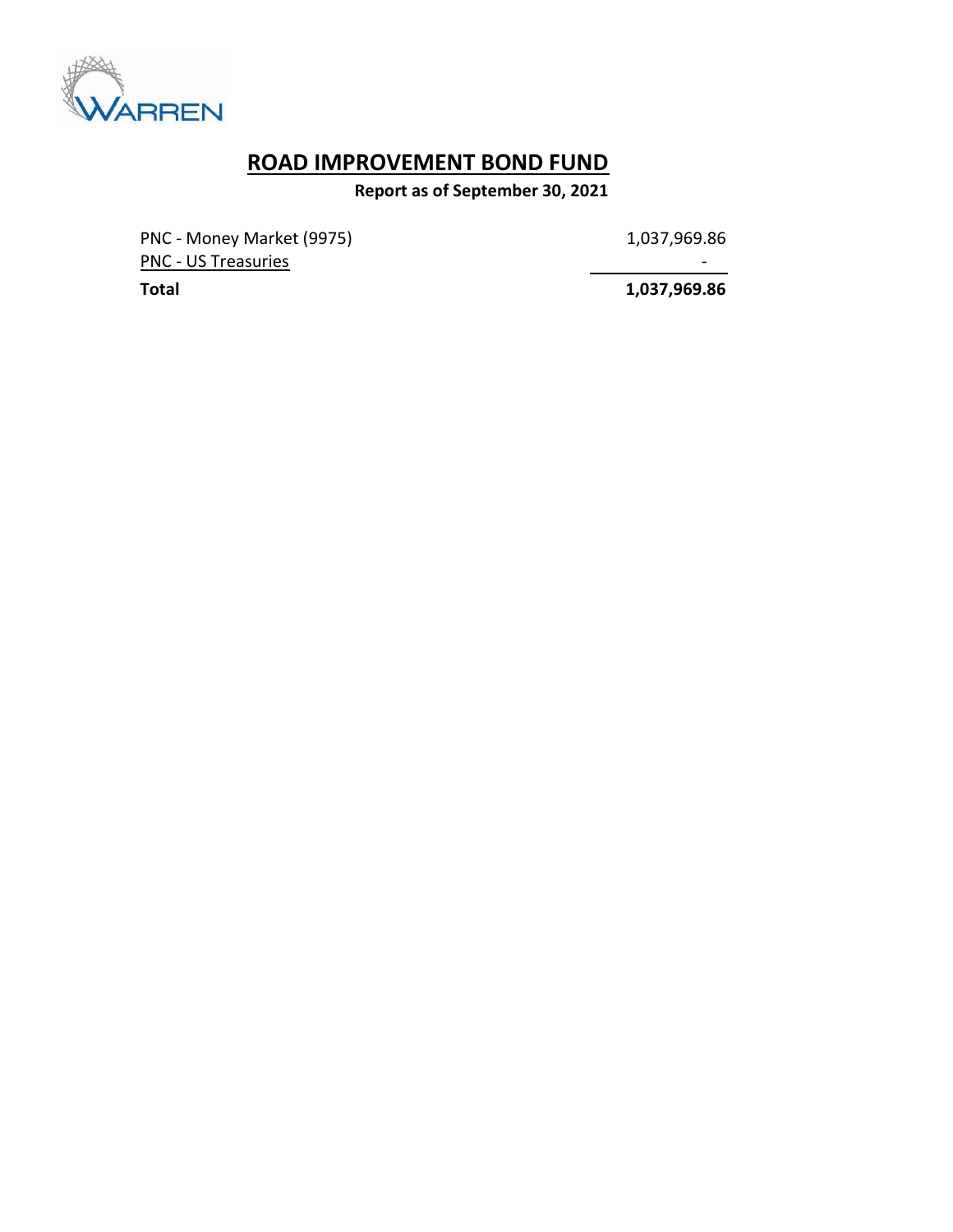

## MOUND ROAD IMPROVEMENT BOND FUND

Report as of September 30, 2021

JP Morgan Chase 18,001,973.52

Total 18,001,973.52